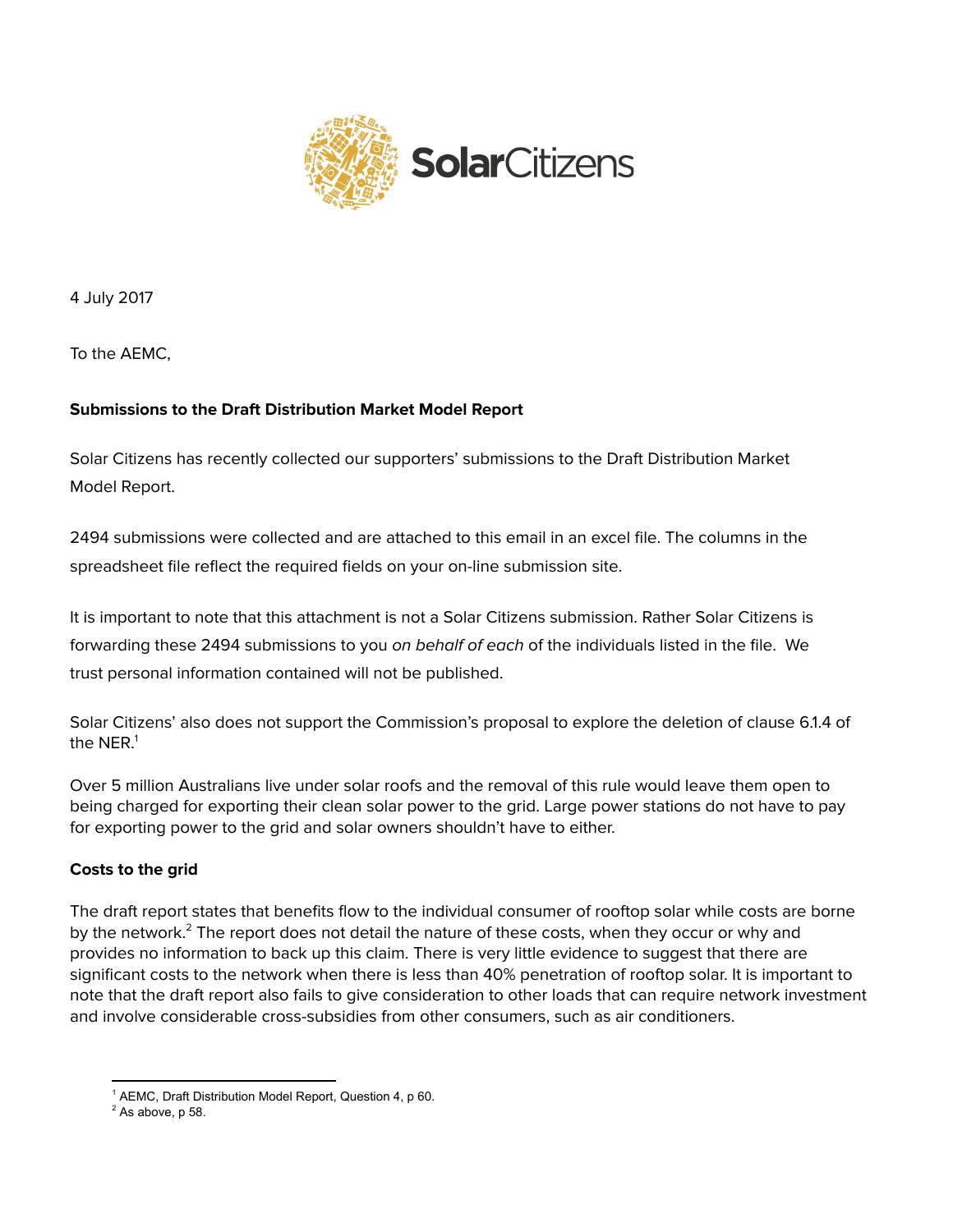If high bidirectional energy flows caused by high penetrations of rooftop solar necessitates additional investment in grid infrastructure, this can already be dealt with through the existing connection charge mechanism. This is a more equitable approach than changing the rule as that would have a much larger impact on the 5 million solar owners who have already made an investment without the ability to foresee such additional charges.

Further, there is no relationship between the alleged problem and the proposed solution. If solar causes additional network costs they are foreseeable at the time of connection; no additional network costs are incurred every time a solar owner exports energy to the grid, so there is no rational basis for a c/kWh charge.

Finally the AEMC report does not acknowledge other recent and potential solutions for any additional solar-related network costs, such as changes to inverter standards that help to overcome frequency and voltage fluctuations.

## **Benefits rooftop solar provides to the grid**

Rooftop solar places less strain on the distribution network and reduces costs in at least two ways.

Firstly, exported energy from solar PV is used close to where it is generated and exported, making significantly less use of the poles and wires than other power sources. Secondly, a significant proportion of the cost of the distribution network is the transformers which convert higher voltages down to 230V. Solar inverters have this capability built in and export power at 230V.

Local solar also avoids using the high voltage and subtransmission parts of the distribution network, which account for over 50% of network costs.

The report also ignores widespread evidence of the other benefits of rooftop solar to networks - for instance, in reducing and delaying peak demand periods, thereby reducing the need for new network infrastructure to meet peak demand.

There are additional network benefits of distributed battery energy, including dispatchability during network peaks and synthetic inertia to ensure security of supply, which would be unavailable to networks if solar and battery owners are incentivised to go off-grid by being charged for their exports.

## **Contrary to the National Electricity Objective**

Discrimination against solar owners who use less of the grid than other consumers and any increase in their costs could trigger a death spiral of a grid. This risk is enhanced by the falling costs of battery storage. This would be a perverse outcome leaving legacy non-solar grid-connected customers and grid companies worse off as guaranteed returns will have to be collected from fewer customers. Such outcomes are not in the long-term interests of consumers of electricity with regards to price and thus counter to the intention of the National Electricity Objective. 3

## **Recommendation**

<sup>&</sup>lt;sup>3</sup> National Electricity Objective, http://www.aemc.gov.au/Energy-Rules/National-electricity-rules